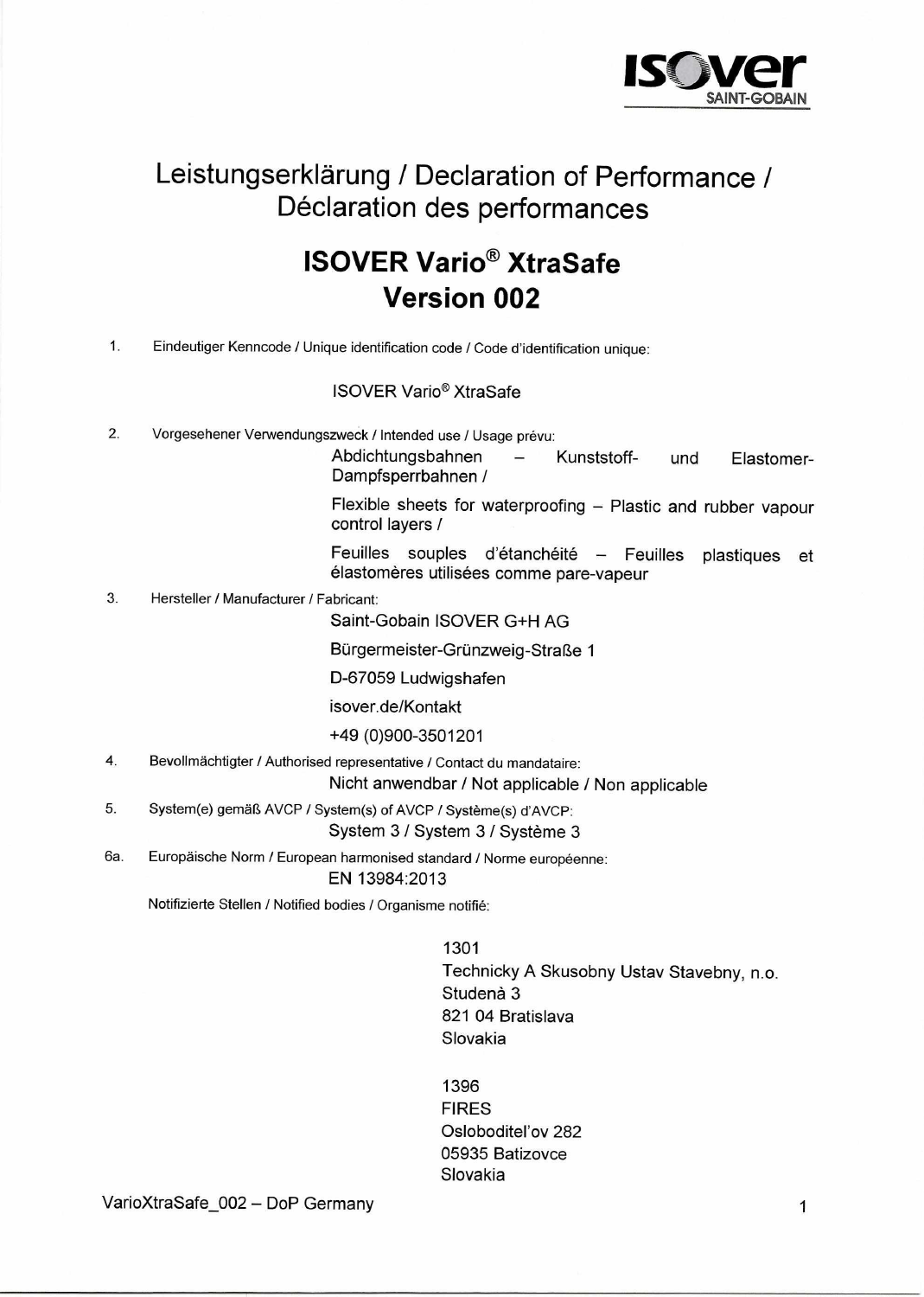

1004 Fraunhofer-Institut für Bauphysik IBP Nobelstraße 12 70569 Stuttgart Deutschland

Europäische Technische Bewertung / European Technical Assessment / Évaluation Technique 6b. Européenne:

Nicht anwendbar / Not applicable / Non applicable